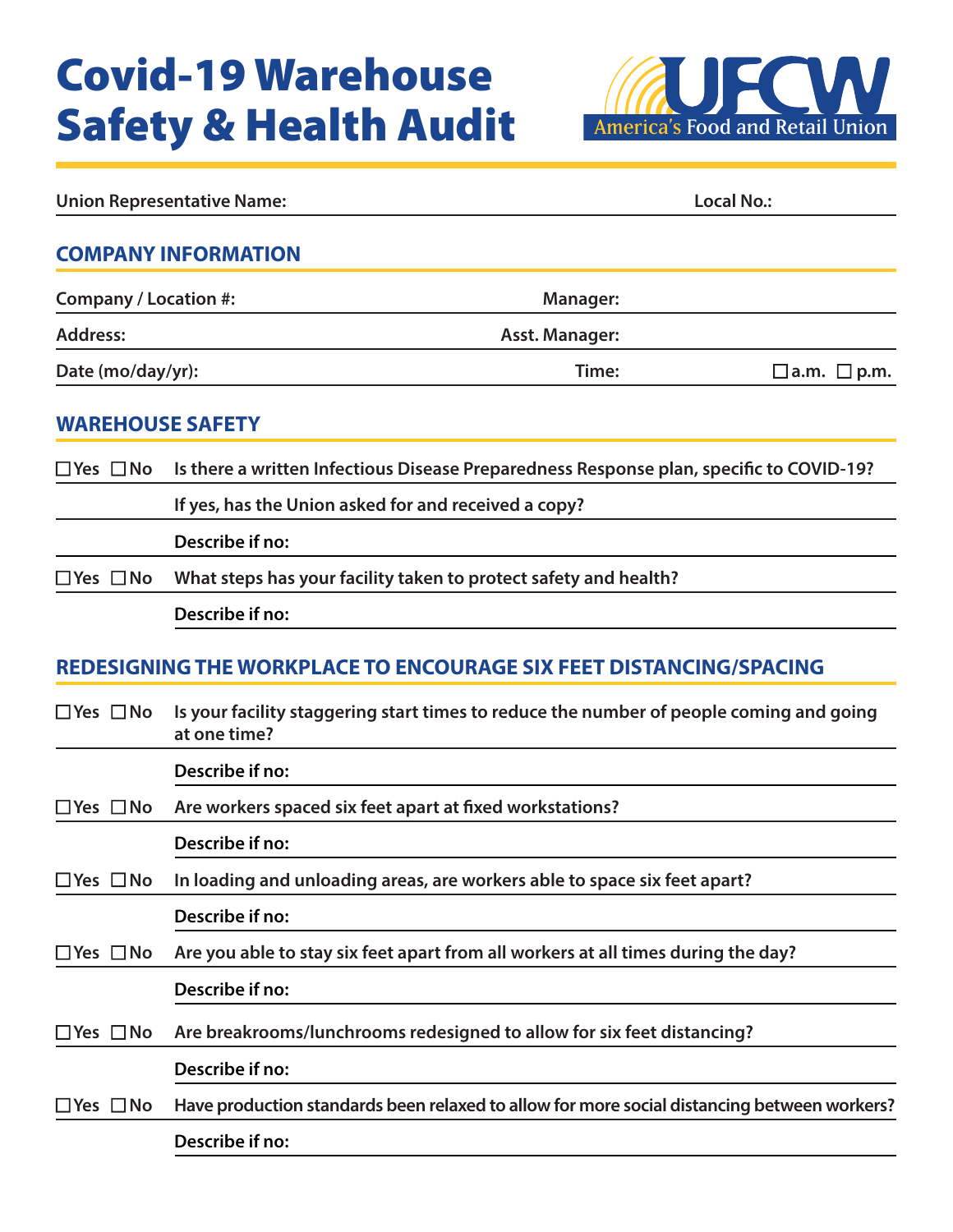# **CLEANING AND SANITIZING**

|                            | $\Box$ Yes $\Box$ No Are workstations cleaned multiple times a day?                   |
|----------------------------|---------------------------------------------------------------------------------------|
|                            | Describe how often if no:                                                             |
| $\square$ Yes $\square$ No | Are forklifts, power jacks and other powered moving equipment cleaned after each use? |
|                            | Describe if no:                                                                       |
| $\Box$ Yes $\Box$ No       | Are bathrooms, breakrooms, lunchrooms and other common areas cleaned regularly?       |
|                            | Describe if no:                                                                       |
| $\Box$ Yes $\Box$ No       | Are protocols written for cleaning and sanitizing?                                    |
|                            | Describe if no:                                                                       |
| $\Box$ Yes $\Box$ No       | Are EPA registered disinfectants used to sanitize?                                    |
|                            | Describe if no:                                                                       |
| $\sqcup$ Yes $\sqcup$ No   | Do workers who clean and sanitize have proper training and protective equipment?      |
|                            | Describe if no:                                                                       |
|                            |                                                                                       |

# **BATHROOMS AND HAND HYGIENE**

| $\sqsupset$ Yes $\Box$ No  | Do bathrooms have running water, soap and hand dryers or paper towels?                                                                                                         |
|----------------------------|--------------------------------------------------------------------------------------------------------------------------------------------------------------------------------|
|                            | Describe if no:                                                                                                                                                                |
| $\square$ Yes $\square$ No | Is hand sanitizer available throughout the plant upon entering the workplace?                                                                                                  |
|                            | Describe if no:                                                                                                                                                                |
| $\square$ Yes $\square$ No | Is hand sanitizer available throughout the plant in breakrooms/lunchrooms?                                                                                                     |
|                            | Describe if no:                                                                                                                                                                |
| $\square$ Yes $\square$ No | Is hand sanitizer available throughout the plant in locker rooms?                                                                                                              |
|                            | Describe if no:                                                                                                                                                                |
| $\square$ Yes $\square$ No | Is hand sanitizer available throughout the plant in the hallways?                                                                                                              |
|                            | Describe if no:                                                                                                                                                                |
| $\Box$ Yes $\Box$ No       | Is hand sanitizer easily accessible to all workers throughout the warehouse?                                                                                                   |
|                            | Describe if no:                                                                                                                                                                |
| $\square$ Yes $\square$ No | Are workers provided extra breaks to wash hands/sanitize hands throughout the day?<br>(Hand washing with soap and water for 20 seconds is more effective than hand sanitizer.) |
|                            | Describe if no:                                                                                                                                                                |
|                            |                                                                                                                                                                                |

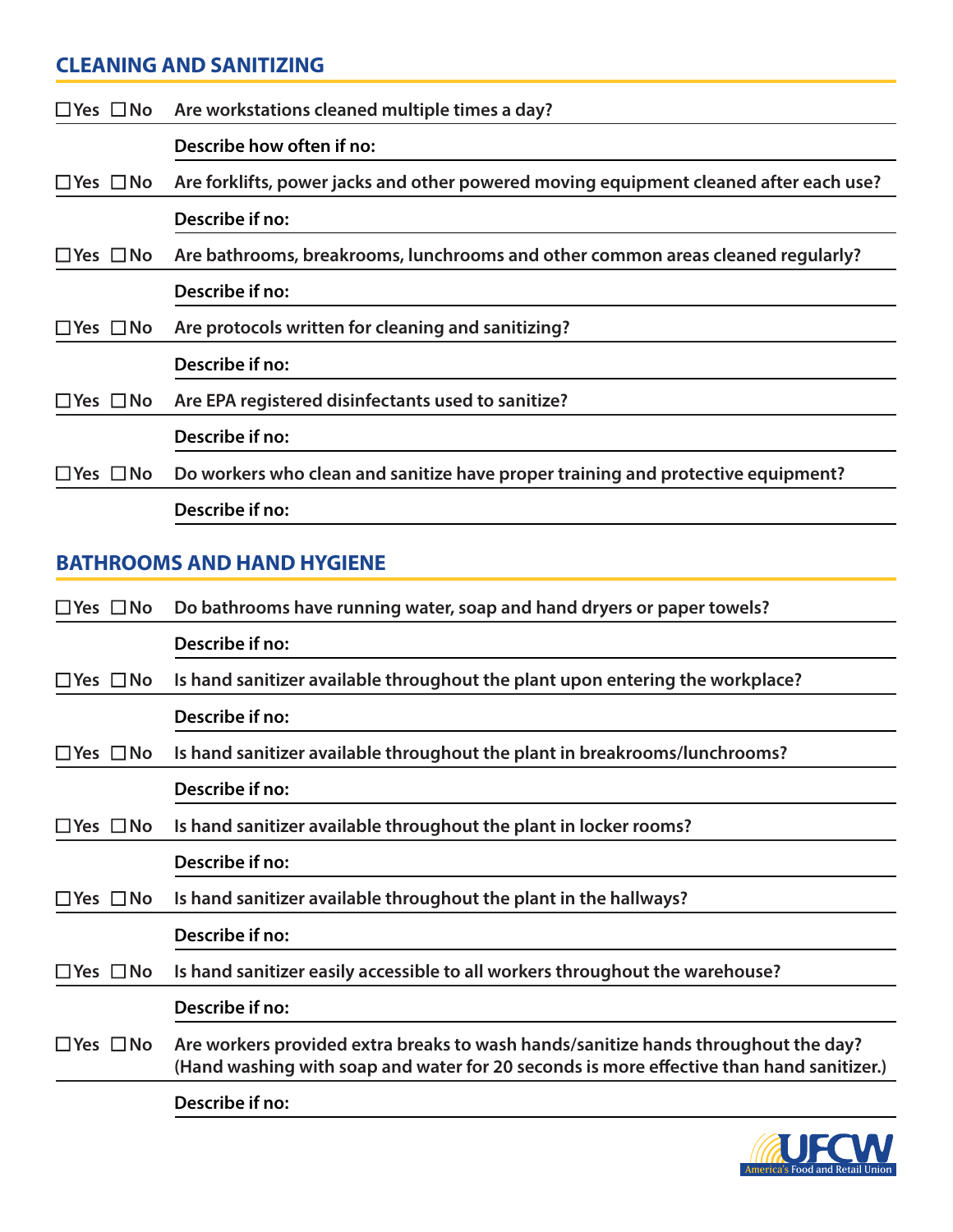# **FACE MASKS AND OTHER PPE**

| $\Box$ Yes $\Box$ No       | Are face coverings required upon entering the workplace?                                                                                         |
|----------------------------|--------------------------------------------------------------------------------------------------------------------------------------------------|
|                            | Describe if no:                                                                                                                                  |
| $\Box$ Yes $\Box$ No       | Does the company encourage or require face coverings for all personnel inside the plant,<br>including workers, management, vendors, contractors? |
|                            | Describe if no:                                                                                                                                  |
| $\Box$ Yes $\Box$ No       | Does the company provide face masks?                                                                                                             |
|                            | Describe type of mask if yes:                                                                                                                    |
| $\Box$ Yes $\Box$ No       | Is a new face mask provided at the beginning of every shift?                                                                                     |
|                            | Describe how often they are provided if no:                                                                                                      |
| $\Box$ Yes $\Box$ No       | Can a face mask be replaced if it gets soiled or damaged?                                                                                        |
|                            | Describe if no:                                                                                                                                  |
| $\square$ Yes $\square$ No | Does the company provide face shields?                                                                                                           |
| $\Box$ Yes $\Box$ No       | Can face shields be replaced if it gets soiled or damaged?                                                                                       |
|                            | Describe if no:                                                                                                                                  |
| $\square$ Yes $\square$ No | Does the company provide gloves?                                                                                                                 |
| $\Box$ Yes $\Box$ No       | Can gloves be replaced if it gets soiled or damaged?                                                                                             |
|                            | Describe if no:                                                                                                                                  |
| $\Box$ Yes $\Box$ No       | Are workers instructed on proper donning and doffing procedures to prevent contamination?                                                        |
|                            | Describe if no:                                                                                                                                  |
| <b>TRAINING</b>            |                                                                                                                                                  |
| $\square$ Yes $\square$ No | Has training been conducted on proper use of PPE, including putting on and taking off<br>gloves and masks, to prevent contamination?             |
|                            | Describe if no:                                                                                                                                  |
| $\Box$ Yes $\Box$ No       | Has training been conducted on purpose and limitations of PPE?                                                                                   |
|                            | Describe if no:                                                                                                                                  |
| $\square$ Yes $\square$ No | Has training been conducted on proper disposal procedures?                                                                                       |
|                            | Describe if no:                                                                                                                                  |
| $\Box$ Yes $\Box$ No       | Have workers been trained on symptoms and transmission of COVID-19?                                                                              |
|                            |                                                                                                                                                  |
|                            | Describe if no:                                                                                                                                  |

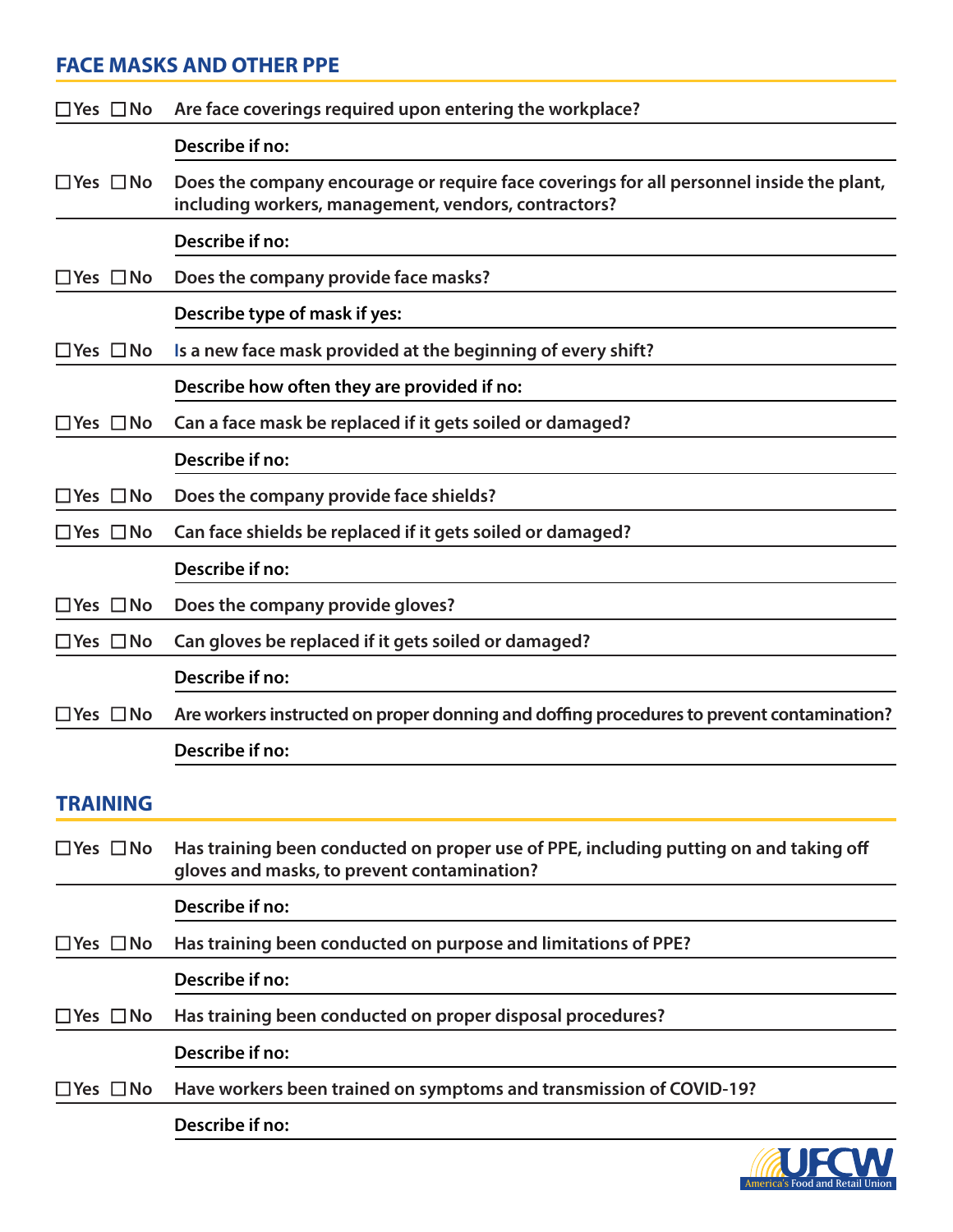□ Yes □ No Have workers been trained on proper hand hygiene?

**Describe if no:**

n **Yes** n **No Is the training conducted in languages understood by all workers?** 

**Describe if no:**

#### **REPORTING PROCEDURES; ILLNESS/SYMPTOMS OF COVID-19**

n **Yes** n **No Do workers understand the procedures to report illnesses or symptoms of COVID-19?** 

**Describe if no:**

□ Yes □ No Are workers protected from retaliation if they report feeling ill or report or exhibit **symptoms of COVID-19?**

**Describe if no:**

## **PROCEDURES IF A COVID-19 CASE IS IDENTIFIED IN THE WORKPLACE**

| $\Box$ Yes $\Box$ No | Do workers understand the procedures to follow if they receive a positive test for COVID-19?                 |
|----------------------|--------------------------------------------------------------------------------------------------------------|
|                      | Describe if no:                                                                                              |
| $\Box$ Yes $\Box$ No | Is the work area shut down for cleaning and sanitizing, where a worker has been identified<br>with COVID-19? |
|                      | Describe if no:                                                                                              |
| $\Box$ Yes $\Box$ No | Are workers identified who were in close contact with the infected individual?                               |
|                      | Describe if no:                                                                                              |
| $\Box$ Yes $\Box$ No | Are these workers contacted, to let them know they have been in contact with an<br>infected individual?      |
|                      | Describe if no:                                                                                              |
| $\Box$ Yes $\Box$ No | Are these workers instructed to self-monitor for symptoms?                                                   |
|                      | Describe if no:                                                                                              |
| $\Box$ Yes $\Box$ No | Is there an area to isolate individuals who have tested positive for COVID-19?                               |
|                      | Describe if no:                                                                                              |
| $\Box$ Yes $\Box$ No | Is there an area to isolate individuals who develop symptoms during the workday?                             |
|                      | Describe if no:                                                                                              |
| $\Box$ Yes $\Box$ No | Is there an area to isolate individuals who report feeling ill?                                              |
|                      | Describe if no:                                                                                              |
| $\Box$ Yes $\Box$ No | Is paid sick leave provided to workers who are positive for COVID-19?                                        |
|                      | Describe if no:                                                                                              |